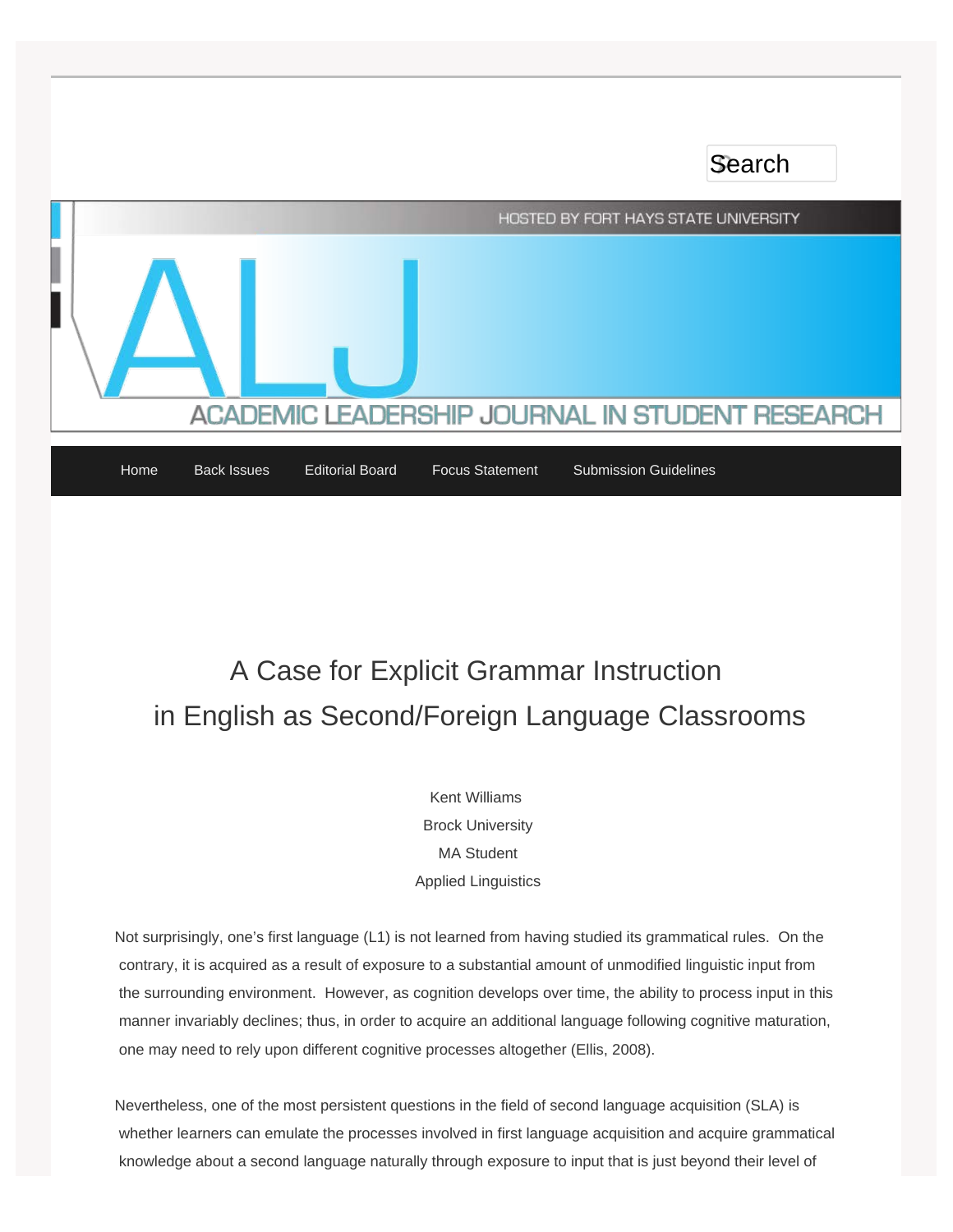understanding (Krashen, 2008) or if learners require some explicit knowledge of grammatical rules in order to help compensate for changes in learners' cognitive abilities (Ellis, 2008). Therefore, explicit grammar instruction continues to be a contentious issue in SLA and much attention has been devoted to understanding its effectiveness in developing learners' grammatical competence and performance. The attention this issue continues to receive, despite the prevalence of explicit grammar instruction in many English for academic purposes (EAP) settings, can be attributed in part to the lingering influence of strong versions of communication-based approaches to grammar instruction, which have emphasised attention to communication with little or no attention to grammatical forms (Nassaji & Fotos, 2011). On the one hand, some researchers and practitioners contend that explicit instruction of grammar, which refers to raising awareness of the grammatical rules of the language, is necessary for learners' linguistic development because it leads to learners' noticing of their own errors. Consequently, this causes learners to reconstruct their own understanding about grammatical structures (Batstone & Ellis, 2009). On the other hand, some view explicit instruction of grammar as ineffective as students have shown to be capable of acquiring grammatical structures implicitly through repeated exposures to input, without awareness of the rules (Krashen, 2008).

Additionally, this debate is linked to several other issues in SLA, including: explicit vs. implicit knowledge, (Akakura, 2012), explicit vs. implicit feedback (Varnosfadrani & Basturkmen, 2009; Zhuo, 2010), L1 interference (Spada & Lightbrown, 1999), the order and rate of acquisition of grammatical features (Loewen et al. 2009; Sakai, 2008) and various instructional methodologies for grammar (Klapper & Rees, 2003; Nassaji, 2010; Khatib & Nikouee, 2012). In order to organize these various issues under a larger conceptual framework, this paper will provide a review of research that groups recent studies into three main categories and then sub-categorizes these studies under key terms in SLA research. The overall purpose of this paper is to argue that in light of these issues, recent studies have shown that explicit instruction in grammar is beneficial in increasing learners' grammatical competence and performance; however, there are learner variables and instructional conditions that influence the extent to which explicit grammar instruction is effective. First, the paper will present research that examines the relationship between explicit and implicit instruction, retention and types of instructional feedback. Second, the paper will analyse studies that reflect the relationship between explicit instruction and the rate and order of developmental sequences. Third, the paper will present recent studies that discuss various methodologies of grammar instruction in formal classroom settings. Finally, the paper will conclude by discussing the pedagogical implications, research gaps and potential orientations for future research on explicit grammar instruction.

#### **Explicit vs. Implicit Grammar Instruction**

#### **Retention**

One major issue relating to explicit and implicit grammar instruction is the extent to which grammatical knowledge can be retained. In Tode's (2007) study, the author investigated the effectiveness of explicit and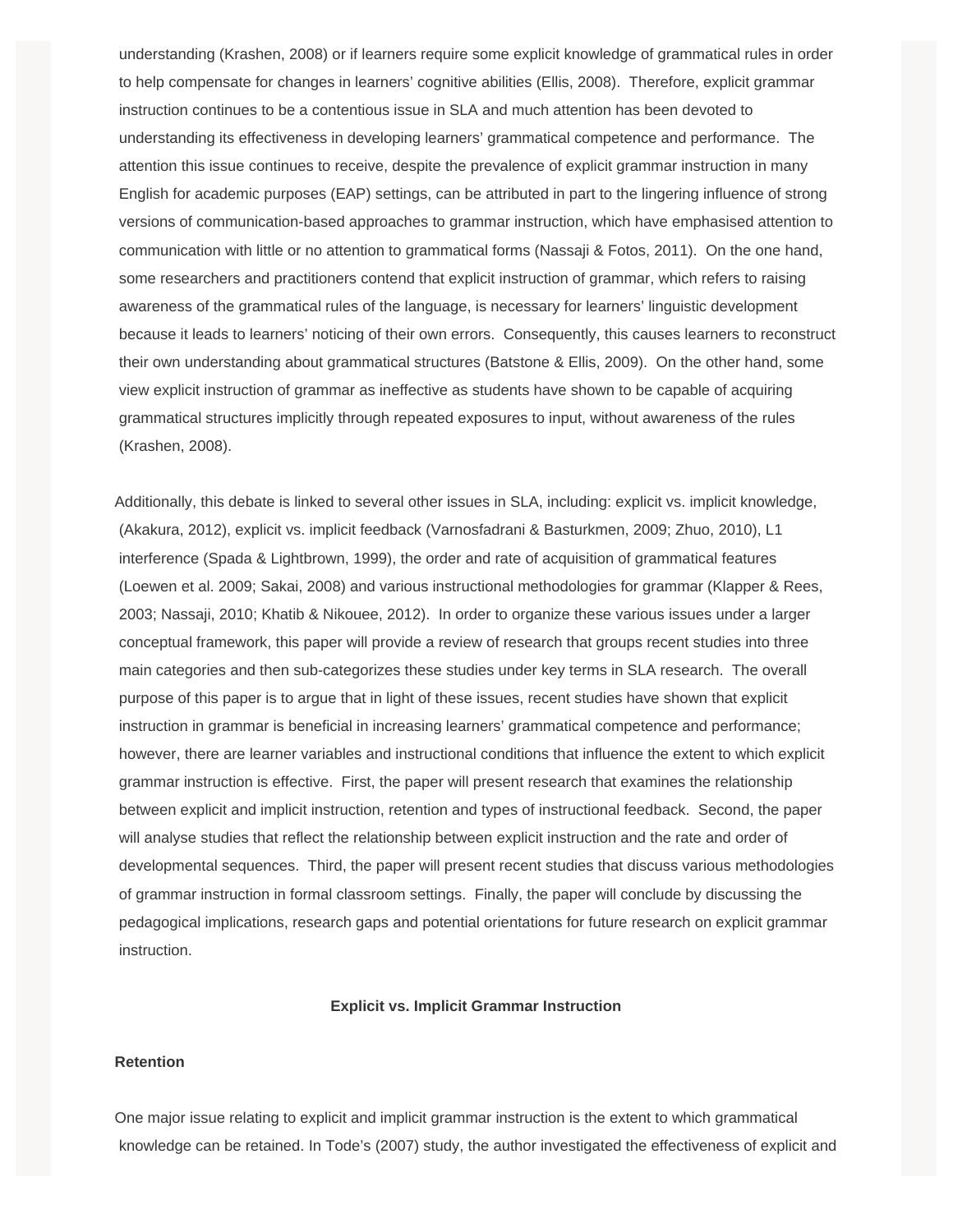implicit instruction on three groups of Japanese beginning-level high school learners' acquisition of the auxiliary verb "to be." Each group consisted of approximately 30 learners. In this study, the learners were exposed to the auxiliary verb "to be" in various ways. The first group received explicit instruction, the second group received implicit instruction through exposure to exemplars and the third group did not receive either explicit or implicit instruction. The results indicated that learners made significant short-term gains through explicit instruction while learners did not make any gains through implicit instruction. Moreover, learners who received implicit instruction did not outperform learners who did not receive any instruction. Additionally, the results indicated that despite learners' short term gains from explicit instruction, learners were not able to retain this knowledge, especially after the present continuous form was introduced; thus, the gains were not found to be durable. The author attributed this result to the lack of follow-up instruction and then concludes from this finding that explicit instruction of the auxiliary verb "to be" must continue while the present continuous form is introduced in order to avoid creating confusion in learners. The author also suggests exposing learners to numerous opportunities to use this auxiliary verb following extensive instruction as well as corrective feedback directed at learners' errors of this target structure. Thus, findings from this study conclude that explicit instruction can be effective but that this knowledge must continuously be reinforced through activities such as collaborative output tasks where learners must collectively use the correct target features in order to accomplish the task appropriately (Nassaji & Fotos, 2011).

Additionally, the issue of retention of grammatical forms relates to the extent to which explicit instruction affects learners' explicit and implicit knowledge. Akakura (2012) investigated the effects of explicit instruction on 94 advanced English as a Foreign Language (EFL) learners' implicit and explicit knowledge of English definite and indefinite articles and discovered that explicit instruction can have a positive impact on both implicit and explicit knowledge of non-salient forms on Computer Assisted Language Learning (CALL) activities. In this study, learners were exposed to proactive form-focused instruction of articles (where learners were exposed to the form in advance of doing activities), and they were then assessed by a separate set of tests designed to elicit both kinds of knowledge. The results showed that learners' production and recognition of articles improved significantly. Also, even though these results are limited to computer-based settings, they illustrate how learners benefit from learning at their own pace and having more autonomous control over their learning. Overall, these findings contribute to research about the benefits of explicit instruction as they demonstrate how explicit instruction can contribute to the development of both implicit and explicit knowledge in certain settings. Both of these studies regarding explicit instruction and retention indicate that retention of explicit knowledge may be dependent on the kind of instructional methodology used. This concept will be explored further in the last section of the paper.

## **Explicit vs. Implicit Feedback**

Another issue related to the effectiveness of explicit and implicit instruction concerns the roles of explicit and implicit feedback. Varnosfadrani and Basturkmen (2009) examined the effects of explicit feedback and implicit feedback on adult Iranian EFL learners' test performance as well as the extent to which explicit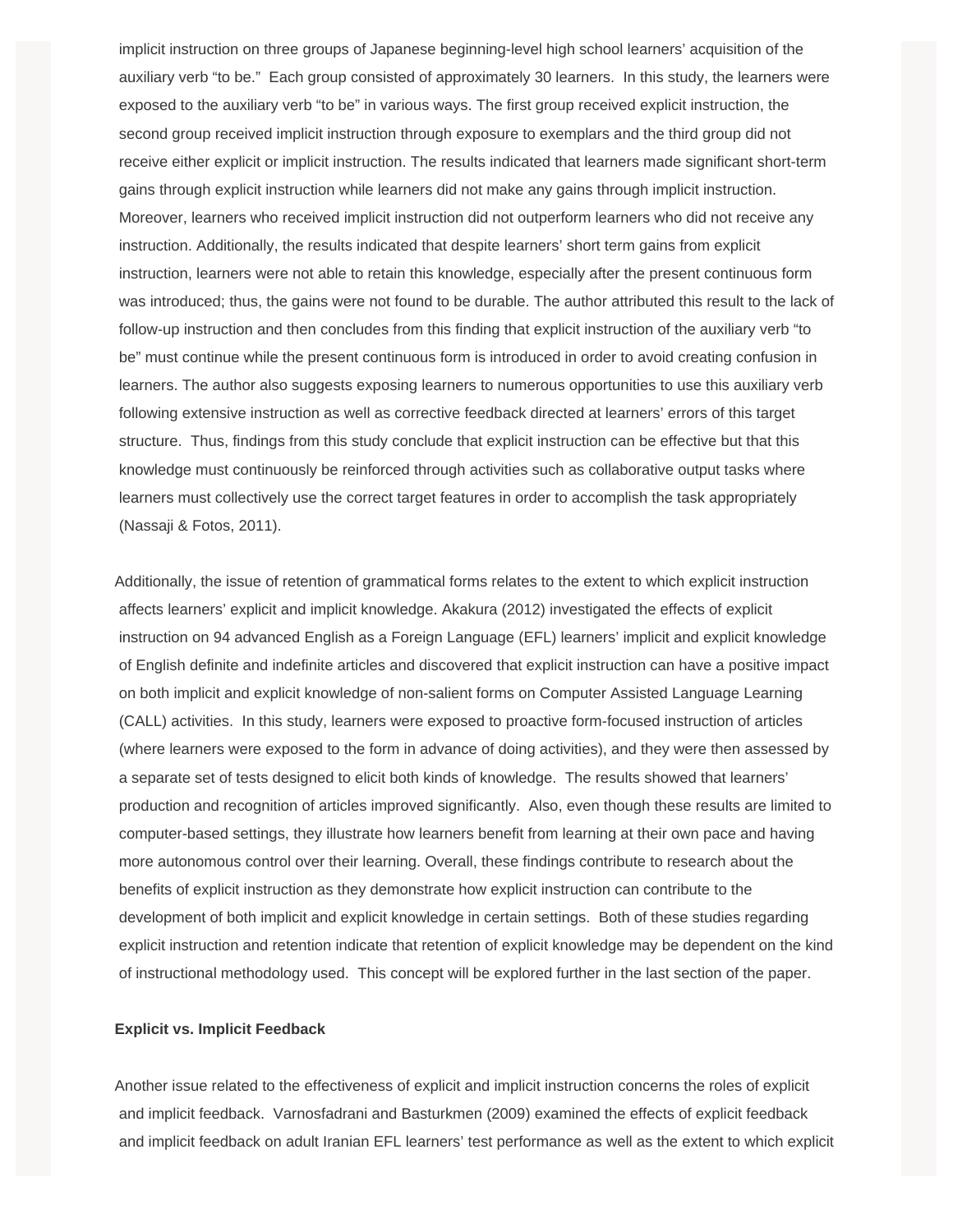and implicit feedback affects acquisition of developmentally early and developmentally late target features. To clarify the distinction between these kinds of features, an example of a developmentally early feature is the present progressive '–ing' suffix in the sentence "I am running," and an example of a developmentally late feature is the relative pronoun 'which' in the sentence "This is the church, which was built in 1816."

 The authors made several key discoveries as a result of this study. First, the results indicated that learners achieved significantly higher scores on items where they received explicit feedback than on items where learners received only implicit feedback. The authors attested that learners benefited more from explicit feedback because of learners' increased awareness of the correct feature, the attention directed to the "contrast with the form in their interlanguage" (p.94), the potential ambiguity of the correct form in the implicit feedback, and the metalinguistic feedback that was included in the explicit correction. Second, the results also indicated that both explicit learners attained significantly higher scores on tests of developmentally early features than on tests of developmentally late features. However, while learners benefited more from explicit feedback on developmentally early features, learners benefited more from implicit feedback on developmentally late features. The authors attributed this finding to learners' difficulty in understanding the metalinguistic descriptions included in the explicit feedback. On the whole, however, the authors conclude from these findings that explicit feedback is more effective than implicit feedback in contributing to intermediate adult learners' linguistic progress, and they advise instructors to incorporate metalinguistic explanations into their lessons.

Further support for the benefits of explicit feedback is provided by Zhuo (2010), who examined the extent to which explicit and implicit recasts positively affected 63 Chinese low proficiency elementary school learners' acquisition of the English plural noun affix '-s'. In this study, all learners were exposed to communicative, task-based instruction, but they were divided into three main groups: explicit recast group, implicit recast group and no feedback group. The results indicated that the explicit recast group outperformed both the implicit recast group and the no recast group while the implicit recast group and the no recast group achieved similar results. The author attributes this finding to the possibility that the implicit recasts were perceived to be ambiguous to the learners and, therefore, implicit recasts were as effective as no recasts. The author concludes from this study that explicit recasts are more beneficial than implicit recasts for providing negative evidence and in fostering grammatical development. Therefore, the findings from both of these studies appear to indicate that explicit grammar instruction should also involve explicit forms of feedback in order to be more beneficial to learners.

## **Rate and Order of Learners' Development**

## **L1 Interference**

A second major issue is whether explicit or implicit instruction can increase the rate of learners' development and whether there are any variables that may impede learners' progress through these developmental stages. Spada and Lightbrown (1999) investigated the effects of form-focused instruction (FFI) on 150 intermediate level French-Canadian children's acquisition of English interrogatives and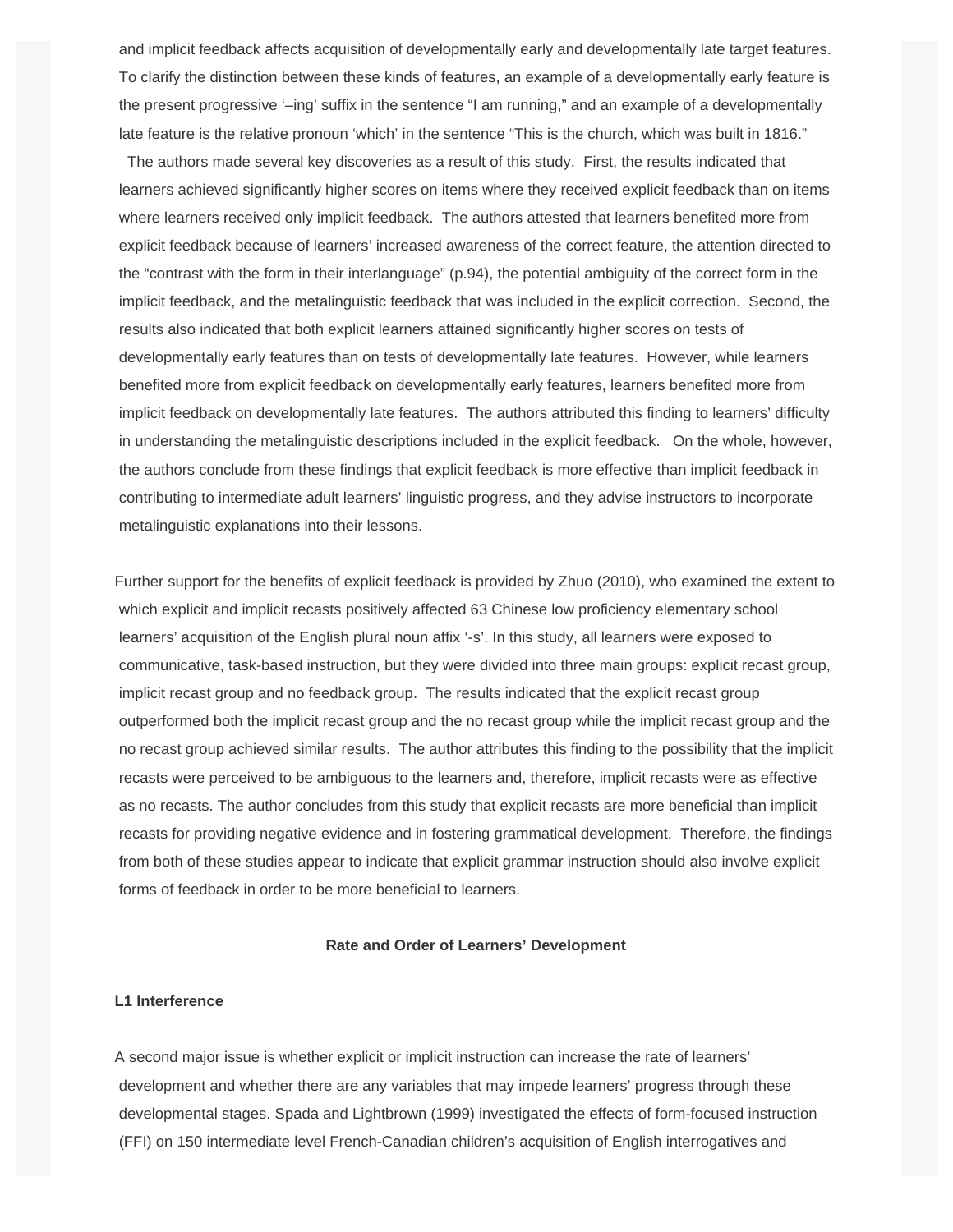whether the rate of grammatical acquisition can be accelerated through implicit instruction. As there are reportedly five stages of interrogative development, most of the learners in this study were at stage two. Several key findings were discovered from this study. First, the authors exposed these learners to implicit instruction of higher stages of questions (stages 4 and 5) and discovered that some learners were able to skip stage three. Thus, the authors contend that these findings are contrary to understanding of the order of acquisition. However, these findings are not strong evidence against this hypothesis because the authors also suggest that perhaps higher level stages were not acquired. Rather, learners used formulaic patterns of higher question forms which may have projected the appearance of acquisition, therefore, arguing the need for more longitudinal studies in SLA research. Another key finding is that learners were more likely to accept higher level questions that include subject-verb inversion when the subject is a pronoun but not if it is a noun. The authors attest that this rule is in accordance with the rules of French regarding inversion of the subject and the verb when the subject is a pronoun but not a noun; thus, interference from the learners' first language (L1), which is the language that learners first acquired, impeded their progress through higher level developmental stages. The authors conclude from their study that due to the failure of implicit instruction, and interference from the learners' L1, that explicit instruction that includes metalinguistic explanations is required to advance learners through developmental stages.

#### **Incidental Learning**

Another issue related to explicit instruction and the order and rate of acquisition is whether or not learners can acquire developmentally late features incidentally when their attention is diverted towards explicit instruction of another target feature. Loewen et al. (2009) investigated to what extent the third person –s affix could be acquired incidentally as implicit and explicit knowledge by 32 intermediate level L2 learners of English in an ESL context. The authors hypothesized that through explicit instruction of the indefinite article, learners would attend to the third person –s affix incidentally. Two different tests were used to measure implicit and explicit knowledge, but neither test revealed any improvement from intensive incidental exposure to the third person –s affix. The authors attributed the results to several potential causes. First, learners were unable to attend to both the third person –s affix as well as the indefinite article simultaneously. Second, third person –s is considered to be non-salient as it does not carry any functional value. Third, the authors contend that it is possible that learners have automatically learned to be inattentive to third person – s as a result of a cognitive process called 'blocking,' which occurs "when there are two linguistic cues that realize a meaning and the more salient of these is learned, thereby overshadowing the other" (p.269). In other words, the meaning indicated by the verb "like" is more important to the learner than the grammatical information signaled by the -s affix in "likes." Thus, this study illustrates some of the difficulties apparent in incidental learning of grammar and in turn, highlights the necessity of explicit grammar instruction in formal classroom settings.

In contrast, however, there is recent research that suggests that some features can be acquired incidentally regardless of explicit grammar instruction. Sakai (2008) investigated whether explicit instruction could advance learners' rate of acquisition of grammatical features in his study on seven, adult, advanced,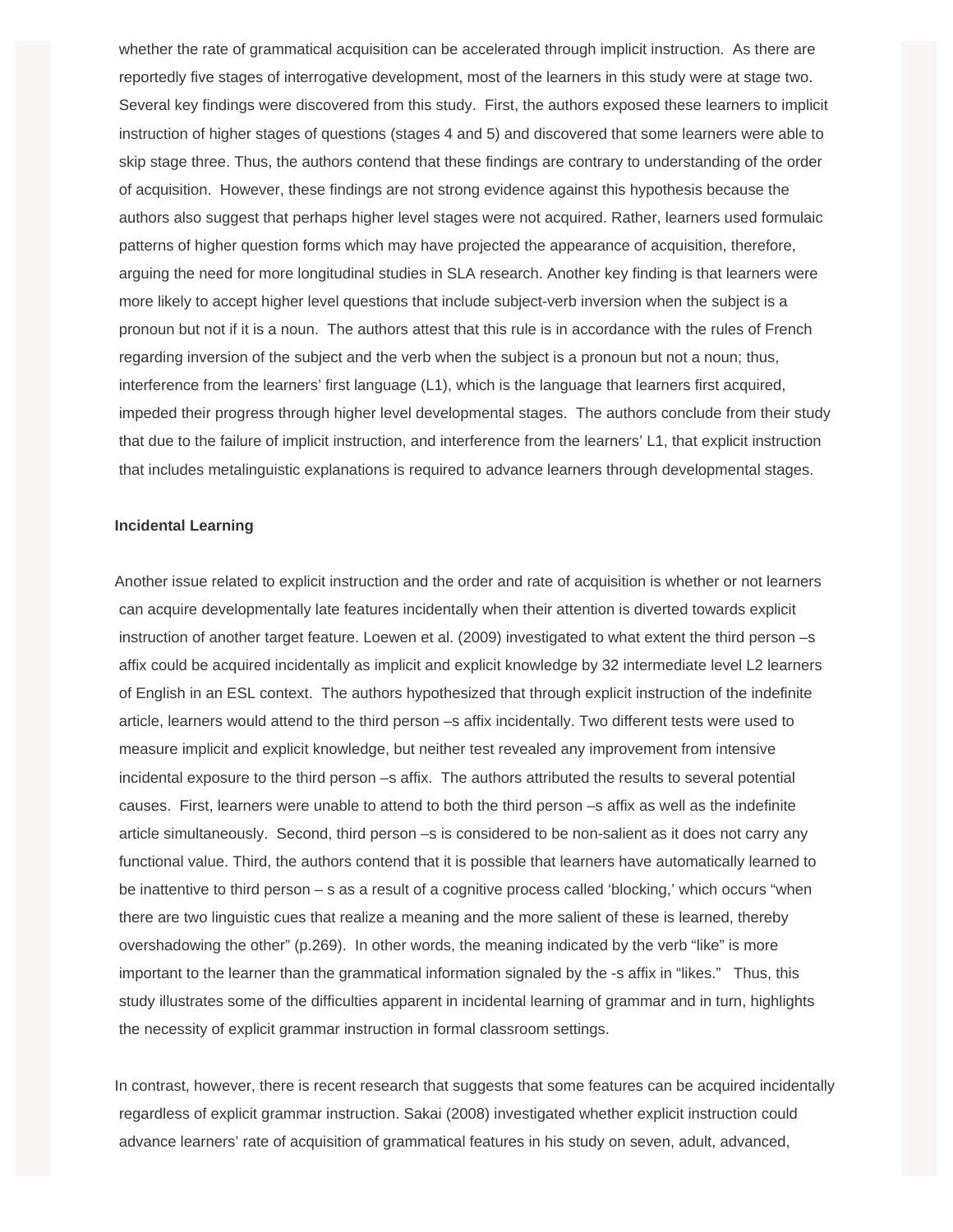Japanese EFL learners' oral performance of interrogatives, negation, and word order on five communicative tasks. The author concluded that these learners produced structures "that were predicted by the theory but not by the instruction" (p.546). The results indicated that learners produced structures that were not taught in this study and the author contends that the learners would not have been exposed to instruction of these structures previously in high school. However, this study was limited by the advanced proficiency levels of the learners as all learners appeared to be around stage five or six in terms of acquisition of interrogatives. Therefore, the authors could not generalize their findings as they would require a larger sample of learners with varying proficiency levels. However, despite the finding that learners were able to acquire certain features incidentally, it does not provide strong evidence against the benefits of explicit grammar instruction, but instead suggests that perhaps there are some features which should receive extensive explicit instruction while other features should receive less attention as they may be acquired incidentally. This concept will be elaborated on further in the next study that compares different methodologies for explicit grammar instruction.

#### **Methodologies for Explicit Grammar Instruction**

#### **Proactive vs. Reactive Focus on Form(s)**

A third issue concerning the benefits of explicit grammar instruction is the differing methodologies that are available to instructors. For instance, Klapper and Rees (2003) examined the effects of two different types of explicit grammar instruction on British L2 undergraduate learners of German at a British University by comparing the effects of focus on forms (FonFs) instruction and Focus on Form (FonF) instruction. The first method involves removing forms from their context, isolating them and then presenting them to learners in advance. This planned focus on forms method focuses primarily on meaning, but explicit instruction is given to learners in advance of performing any activities. In contrast, the second method involves presenting learners with meaning-based activities prior to any instruction of forms. This reactive focus-on-form method involves incidental learning of grammar, where instructors respond to learners' errors through implicit feedback. Several key findings were discovered as a result of this comparison. First, the FonFs group significantly outperformed the FonF group, as it was shown that the FonF group's progress slowed and later declined. Second, there appears to be some German grammatical forms such as modals and passives that can be acquired more easily as a result of planned, explicit instruction. Third, some forms such as adjectives and pronouns are non-salient and difficult to acquire, thus more explicit instruction is required to draw attention to them. Fourth, in contrast, there are some forms such as conjunctions, prepositions and reflexives that were acquired by both groups; thus, these forms may not need extensive explicit instruction. On the whole, however, as a result of these findings, the authors conclude that planned, explicit, FonFs instruction is more effective than reactive, incidental, FonF instruction in the acquisition of particular features of German.

Consequently, Nassaji (2010) provides further support for FonF instruction that is proactive rather than reactive by presenting forms to learners in advance. In this study, the author measured the amount and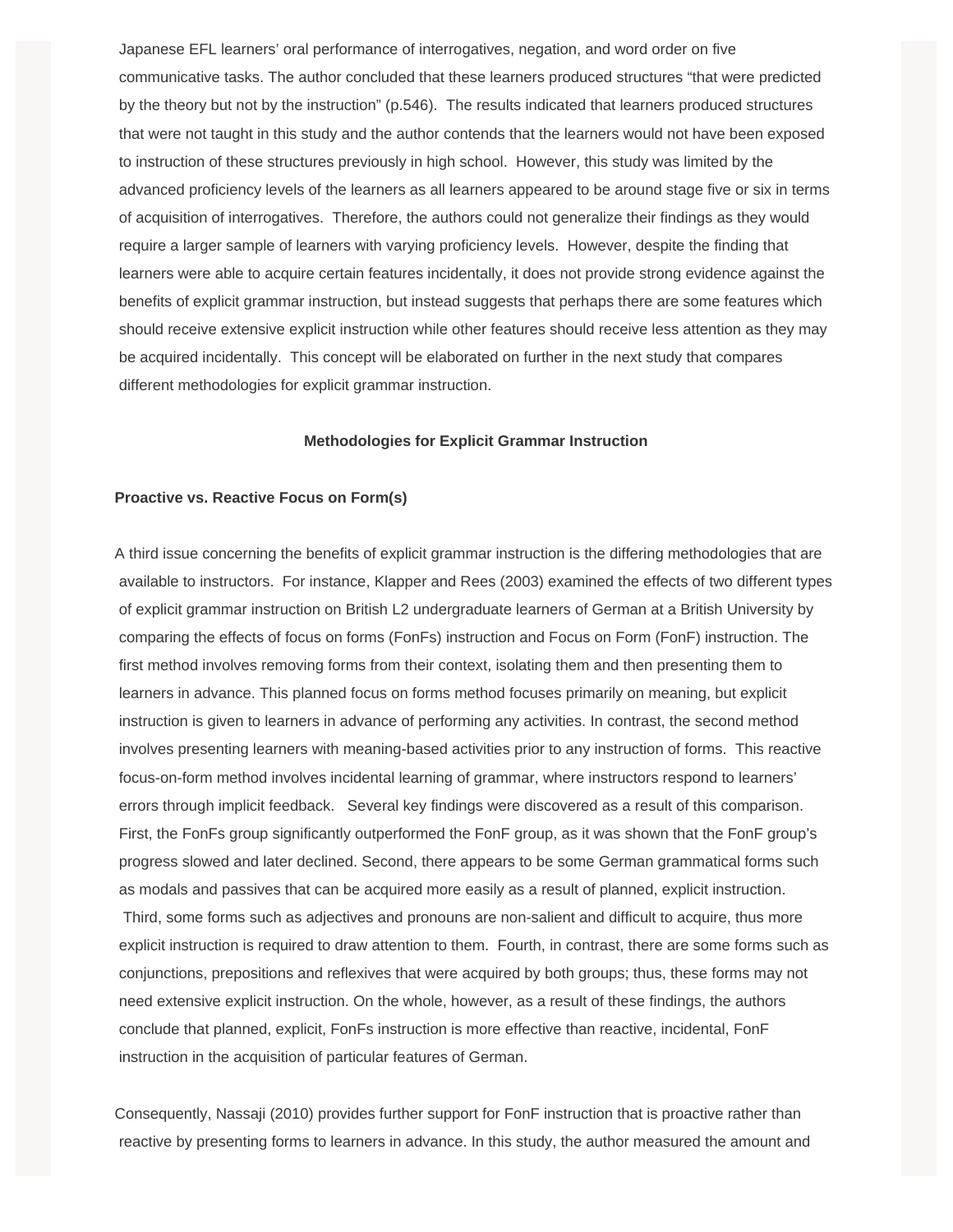effectiveness of proactive FonF and reactive FonF instruction in a communicative-based ESL classroom in a Canadian context. This study, which included 105 linguistically diverse adult L2 learners of English of varying levels of proficiency in a 54-hour, intensive English language program at a Canadian University, produced several key findings. First, the results indicated that instructors used proactive FonF instruction, which involved explicit instruction during meaning-based activities in order to have learners' attention drawn to forms more frequently. Furthermore, proactive FonF instruction was shown to be more effective on learners' progress than reactive FonF instruction, which involved less direct, more implicit forms of feedback such as recasts. As a result, this study provides further support for the contention that explicit instruction of grammar is more effective than implicit instruction in adult classroom settings.

#### **PPP vs. PP**

Furthermore, the PPP model is another methodology, which is similar in structure to the FonFs model, that instructors can employ which can help learners solidify their knowledge of grammatical forms. Khatib and Nikouee's (2012) study on two groups of 20 Iranian EFL intermediate learners at five language schools in Tehran investigated the extent to which declarative knowledge of the present perfect structure can be automatized and retained within a limited time frame. While the first group received explicit instruction that included explanation of the rule, practice through answering questions on given worksheets and additional structured communicative practice through tasks that mapped form to meaning in the mode of a Presentation-Practice-Production (PPP) model, the second group received only the first two stages of instruction through the Presentation-Practice (PP) model. The results from this comparison indicated several key findings. First, the first group of participants were more successful in automatizing their knowledge of the present perfect form two days after receiving instruction. Second, the first group of participants were more successful in retaining their knowledge of the present perfect form two weeks after receiving instruction, as measured by their reaction time and error rate. The authors conclude from these findings that explicit grammar instruction that includes communicative, meaning-based tasks by means of the PPP model is more effective in automatizing proceduralized knowledge of grammatical structures than instruction that is devoid of communicative practice.

Moreover, the PPP model for explicit grammar instruction can be enhanced further if learners receive guided pre-task planning, which will assist in drawing learners' attention to the target feature and elicit more production from learners. Mochizuki and Ortega (2008) studied the effect of pre-task planning on guiding learners to attend to particular target features in task based instruction. In this study, 56 Japanese, high school EFL learners were divided into three groups, one group received pre-task guided planning instruction (the guided planning group), the second group received pre-task unguided planning instruction (the unguided planning group) and the third group did not receive any instruction regarding planning. All groups, however, were given explicit instruction on relative clauses, which is a structure that is acquired late and which the authors contend is often avoided by Japanese speakers of English, and then the learners were required to complete oral story-telling tasks by using the target feature. The results indicate that learners in the guided planning group demonstrated more attention to the form and they were also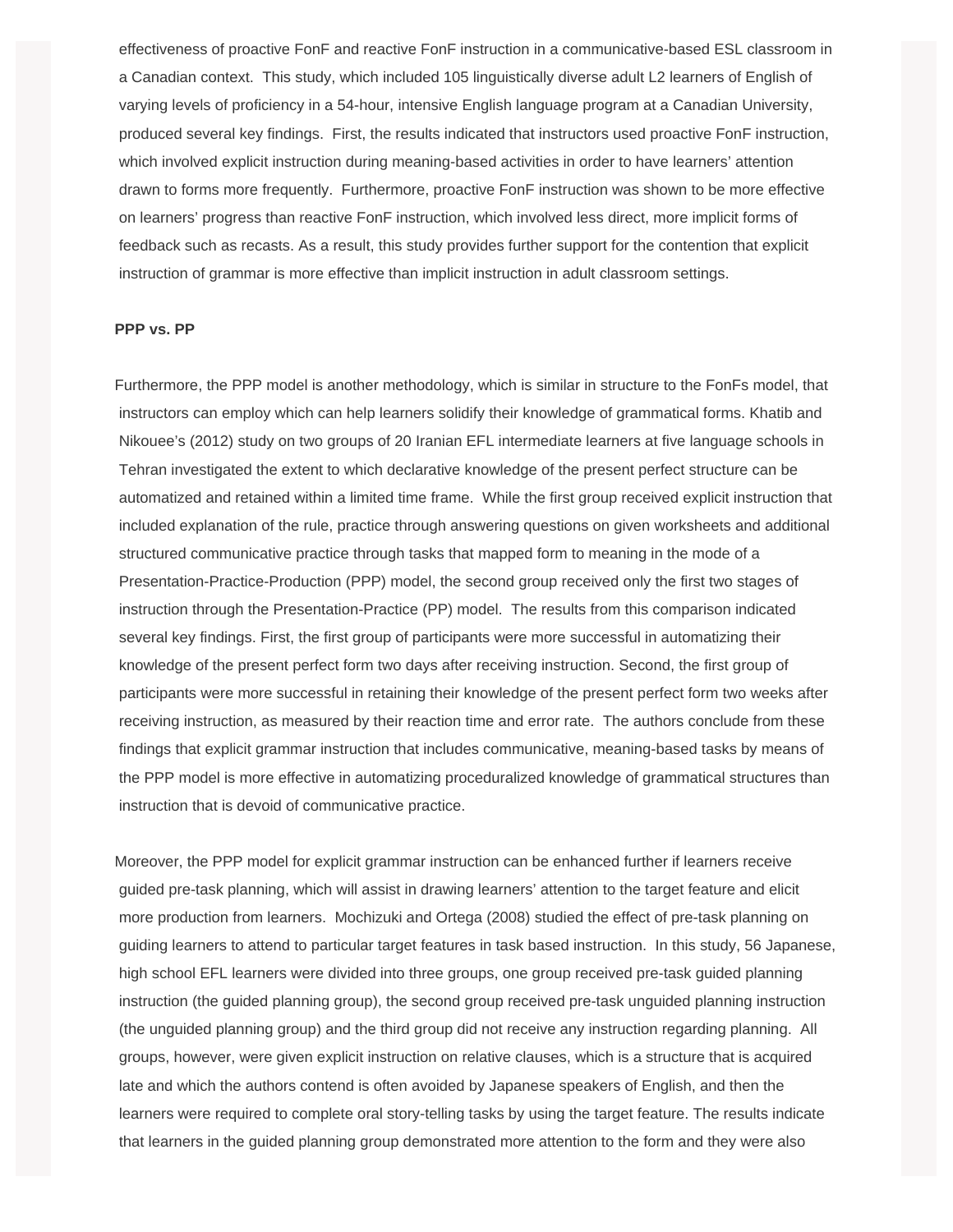able to produce significantly longer oral narratives. The authors conclude from this study that pre-task guided planning contributes positively to learners' performance of oral communicative tasks that encourage production of target features.

## **Conclusion**

## **Pedagogical Implications**

As discussed, there are factors that influence the success of explicit instruction such as continued reinforcement of target features when other features are introduced (Tode, 2007), the effect of self-paced autonomous learning (Akakura, 2012), the learners' L1 (Spada & Lightbrown, 1999), the type of target feature (Klapper & Rees, 2003; Sakai, 2008) and the benefits of providing learners with extra opportunities for using the target features in communicative activities by proactive, focus on forms instruction, which may incorporate the PPP pedagogical model (Nassaji, 2010; Khatib & Nikouee, 2012; Mochizuki & Ortega, 2008). These factors must be taken into consideration when grammar is taught explicitly in the classroom.

Additionally, regarding instructional contexts, in this review, seven of the studies transpired in EFL contexts such as Japan, China and Iran while four of the studies in this review were carried out in Canada, Britain and New Zealand. However, except for the British study that involved British learners of German, which was the only language other than English that was being investigated in this review, the participants in the Canadian and New Zealand contexts were mostly from East Asian countries such as Japan, Korea and China. According to Nassaji and Fotos (2011), learners who live in or who come from EFL contexts are used to receiving explicit grammar instruction because of factors that are unique to these contexts such as expectations on the instructor to be a transmitter of information rather than a facilitator of form-to- meaning communicative activities, large class sizes, which make these kinds of activities difficult to administer, highstake tests that require learners to understand metalinguistic terminology and the needs of students to learn English as a requirement for school rather than learning it as a tool to communicate with native speakers. Therefore, the role of context is a factor that must be considered in evaluating the efficacy of explicit grammar instruction.

## **Research Gaps and Future Orientations**

These recent studies have indicated that there are areas where more research could be conducted in order to fill gaps in knowledge about this subject. For instance, Akakura's (2012) finding that explicit instruction can affect implicit knowledge is an important and rare discovery for two reasons. First, this finding expands upon recent research by Ellis (2005) that implicit knowledge can be measured separately from explicit knowledge. Second, this finding demonstrates that explicit instruction can benefit advanced learners whose implicit knowledge of articles is likely to have been fossilized as a result of repeated and incorrect usage. Further research into targeting learners' implicit knowledge of other target features could provide further support for confirming Akakura's claim. Another area of research that could be expanded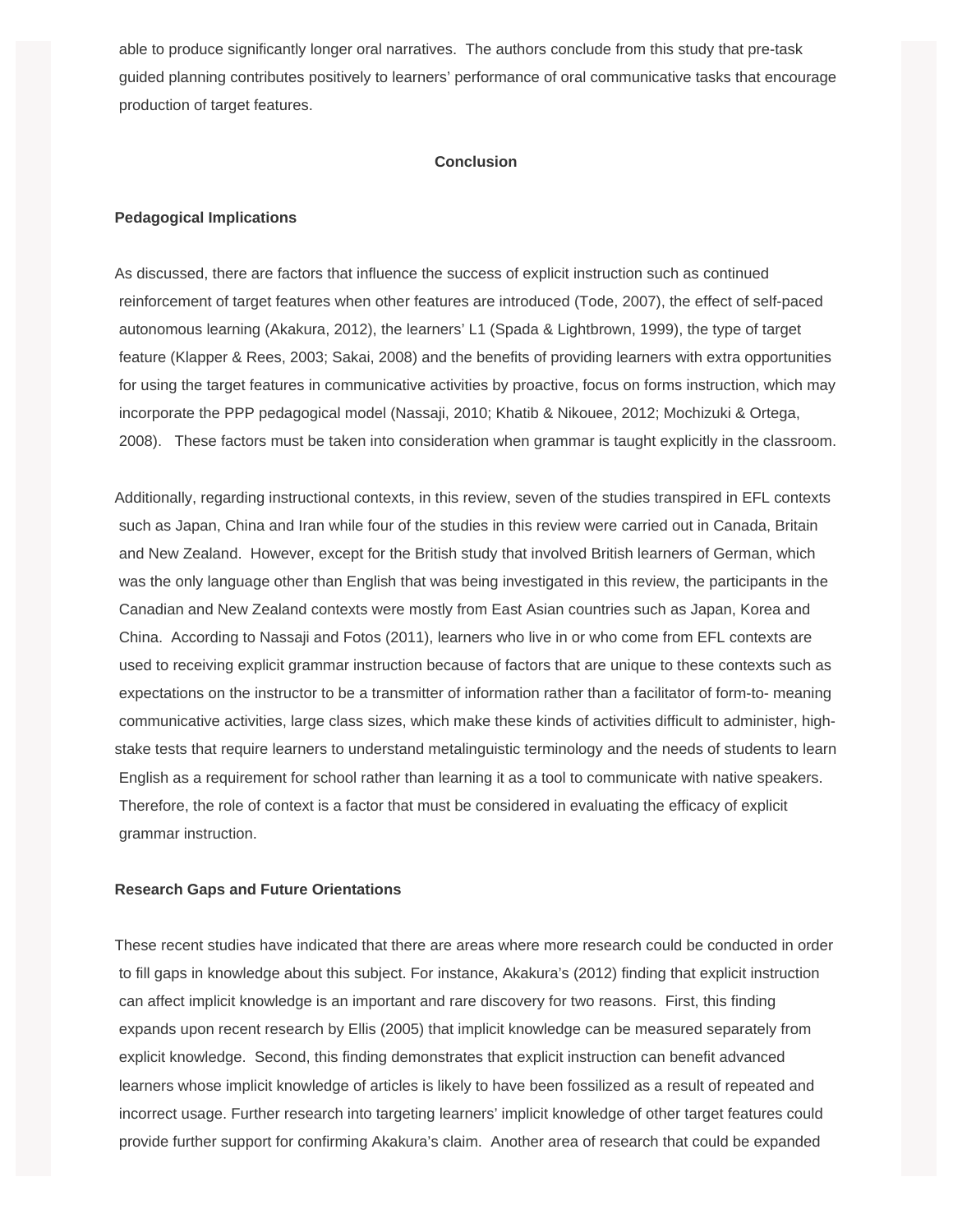upon further can be derived from Klapper and Rees (2003) finding that particular target features in German are more easily learned through explicit instruction. As a result of this study, further research could help to compare the effects of explicit instruction in different languages such as German with English. Additionally, the findings from this study provokes questioning which target structures benefit more from explicit instruction in order to encourage the creation of pedagogical materials and activities that can be geared towards intensive instruction of these features. Also, more research can be conducted on the effectiveness and the applicability of meaning-based activities from Focus on Form instruction in EFL contexts where class sizes are large and opportunities for communicative activities are limited. Finally, as retention is a prominent issue in this debate, more longitudinal studies are needed to determine whether the positive effects of explicit grammar instruction are retained over time.

#### **References**

Akakura, M. (2012). Evaluating the effectiveness of explicit instruction on implicit and explicit L2 knowledge. *Language Teaching Research, 16, 1,* 9–37.

Batstone, R. & Ellis, R. (2009). Principled grammar teaching. *System, 37,* 194–204.

Ellis, R. (2005). Measuring implicit and explicit knowledge of a second language: A psychometric study. *Studies in Second Language Acquisition, 27*, 141–72.

Ellis, R. (2008). The study of second language acquisition (2<sup>nd</sup> Ed.). Oxford: Oxford University Press.

Khatib, M. & Nikouee, M. (2012). Planned focus on form: Automatization of procedural knowledge. *RELC Journal, 43,* 2, 187-201.

Klapper & Rees (2003). Reviewing the case for explicit grammar instruction in the university foreign language learning context. *Language Teaching Research 7, 3,* 285–314.

Krashen, S. (2008). Language Education: Past, Present and Future. *RELC Journal, 39*, 2, 178-187.

Loewen, S., Erlam, R. & Ellis, R. (2009). The incidental acquisition of third person – s as implicit and explicit knowledge. In R. Ellis, S. Loewen, C. Elder, R. Erlam, J. Philp & H. Reinders (Eds.) *Implicit and explicit knowledge in second language learning, testing and teaching.* Bristol, UK: Multilingual Matters.

Mochizuki, N. & Ortega, L. (2008). Balancing communication and grammar in beginning-level foreign language classrooms: A study of guided planning and relativization. *Language Teaching Research, 12,* 1, 11–37.

Nassaji, H. (2010). The occurrence and effectiveness of spontaneous focus on form in adult ESL